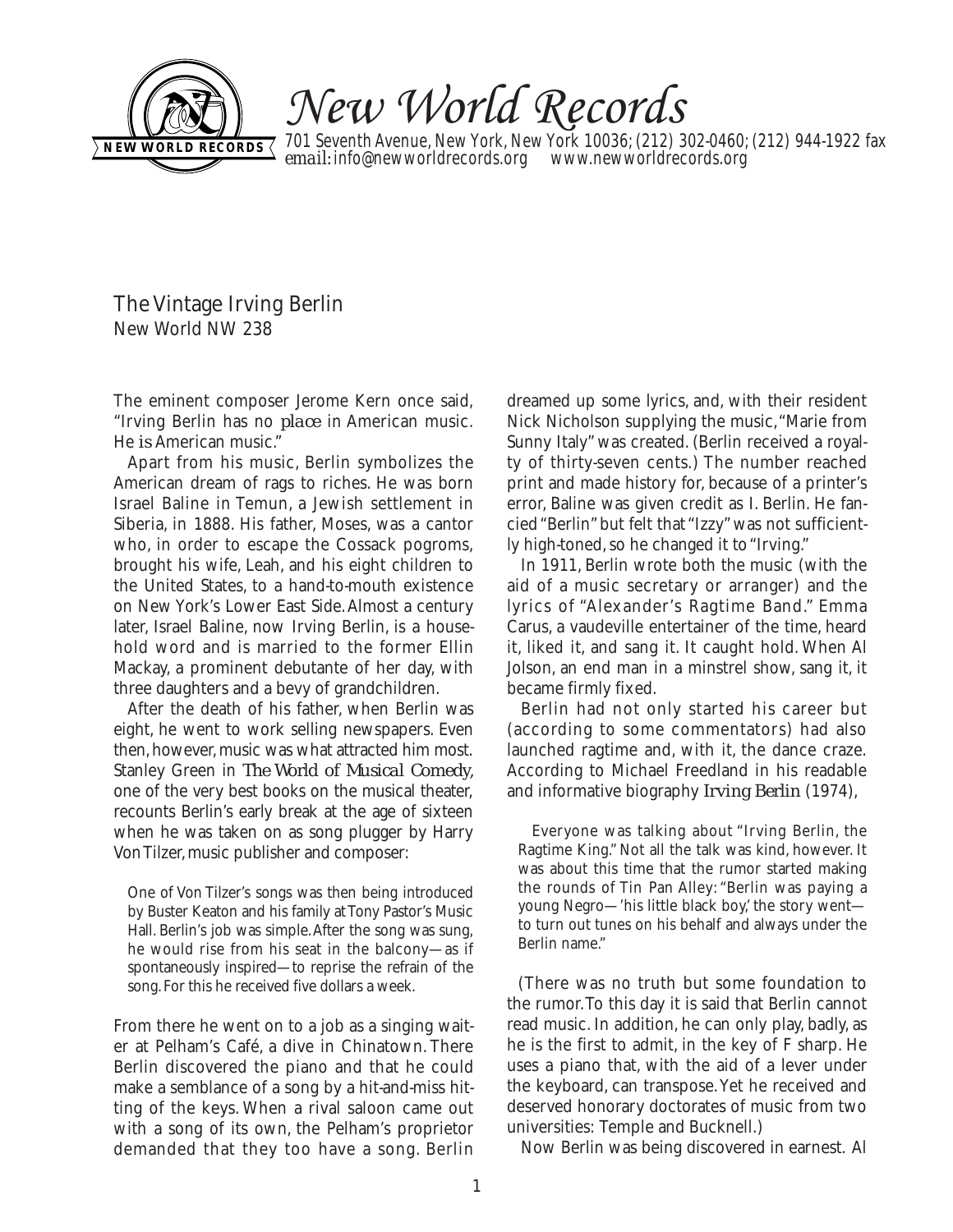Jolson and banjo-eyed Eddie Cantor were singing his songs; "Everybody's Doing It Now" was a worthy follow-up to "Alexander's Ragtime Band," and Berlin was to make a discovery of his own— Dorothy Goetz, sister of E. Ray Goetz, a friend and occasional collaborator. They married in 1912, went to Cuba on their honeymoon, but Dorothy contracted typhoid fever and died. Berlin was inconsolable. Out of his grief came the first ballad, "When I Lost You," by the man whom Freedland in his book calls "America's Number One Balladeer."

Florenz Ziegfeld, who was "glorifying the American girl" in his lavish *Follies,* hired Berlin to provide some of his music.Another producer, C. B. Dillingham, induced him to write the entire score for a bright revue, *Watch Your Step,* in which Irene and Vernon Castle, the reigning dance team, danced to Berlin's "Syncopated Walk."A second revue, *Stop! Look! Listen!,* starred the French dazzler Gaby Deslys and introduced two of Berlin's most famous songs, "The Girl on the Magazine Cover" and "I Love a Piano." At twenty-five, Berlin had become the rage of the music world.

Then came World War I and the draft. Berlin reported to Fort Yaphank on Long Island and was asked to write a soldier musical to raise money for the army. *Yip, Yip, Yaphank* opened at New York's Century Theatre and became, in the words of the *New York Times,* "a rousing hit."At one point in it reveille sounded, and a scrawny, dark-haired soldier emerged from a tent and sang "Oh, How I Hate to Get Up in the Morning." It was Berlin himself, and he was the hit of this hit show.

After the war Ziegfeld again enlisted Berlin's services, and one of the results was "A Pretty Girl Is like a Melody," which became the *Follies* theme song and Ziegfeld's anthem. In the same *Follies* Berlin brought back "Mandy," which had originated in *Yip, Yip, Yaphank.* 

By this time Berlin had formed his own musicpublishing company. Now he was to build his own theater with his friend, producer Sam H. Harris, who had been George M. Cohan's partner. They opened their playhouse, the Music Box, in 1921 with the first *Music Box Revue.* The theater was lavish, the show a resounding hit that ran through four editions. In one of them, humorist Robert Benchley made his stage debut with his hilarious "Treasurer's Report." "Say It with Music" became the theme song of all four revues.

To quote Freedland's *Irving Berlin* once again:

Looking at the phenomenon that was Irving Berlin that year [1923], John Alden Carpenter, a composer of more serious music, decided,"I am strongly inclined to believe that the musical historian of the year 2000 will find the birthday of American music and that of Irving Berlin to have been the same."

There now came into Berlin's life Ellin, daughter of Clarence Mackay, wealthy Catholic head of Postal Telegraph. But although Mackay was strongly opposed to their being married, love conquered, and on January 4, 1926, Ellin and Irving eloped and were wed at New York's Municipal Building.

Out of the romance came three of Berlin's greatest hits, "Always," "All Alone" (when he and Ellin were briefly separated), and "Remember."Out of his love for the country that had given him so much he wrote another song,"God Bless America."When the popular radio singer Kate Smith, who had asked him for a patriotic song, heard it for the first time, she told him, "You've written a new 'Star-Spangled Banner.'" Berlin donated the royalties to the Boy Scouts and Girl Scouts of America.

He was to write a fourth theme song. Richard Rodgers and Oscar Hammerstein II were producing a musical for which Jerome Kern was to write the music, but he took ill and died. They approached Berlin.The show was *Annie Get Your Gun,* and one of Berlin's many melodious songs was "There's No Business like Show Business." It became the show-business theme song, just as "A Pretty Girl Is Like a Melody" was Ziegfeld's theme song,"God Bless America"was America's, and "Say It with Music"was Berlin's.

You might include a fifth. "White Christmas" has almost become a theme song for Christmas. Berlin sold the title to Hollywood for an unprecedented sum (I believe it was \$50,000).The sale was being discussed with awe one evening when George S. Kaufman spoke up. "I think Irving was foolish," he said, and as everyone looked at him in amazement he added, "He could have got \$50,000 for 'White' and \$50,000 for 'Christmas."'

Hollywood and Broadway vied for Berlin. For the former he wrote songs that were sung and danced to by Fred Astaire and Ginger Rogers, like "Cheek to Cheek," "Top Hat," "Change Partners"; he gave Bing Crosby "White Christmas," Harry Richman "Puttin' on the Ritz," and on and on. As for Broadway, there were such shows as *Call Me Madam* (with Ethel Merman as an ambassador), *As Thousands Cheer* (Berlin and Moss Hart turned out one of the best revues of all time), *Face the Music* (a book show with Hart), *Louisiana Purchase, Annie Get Your Gun.* And there was also *This Is the Army,* Berlin's World War II followup to *Yip, Yip, Yaphank,* in which he again came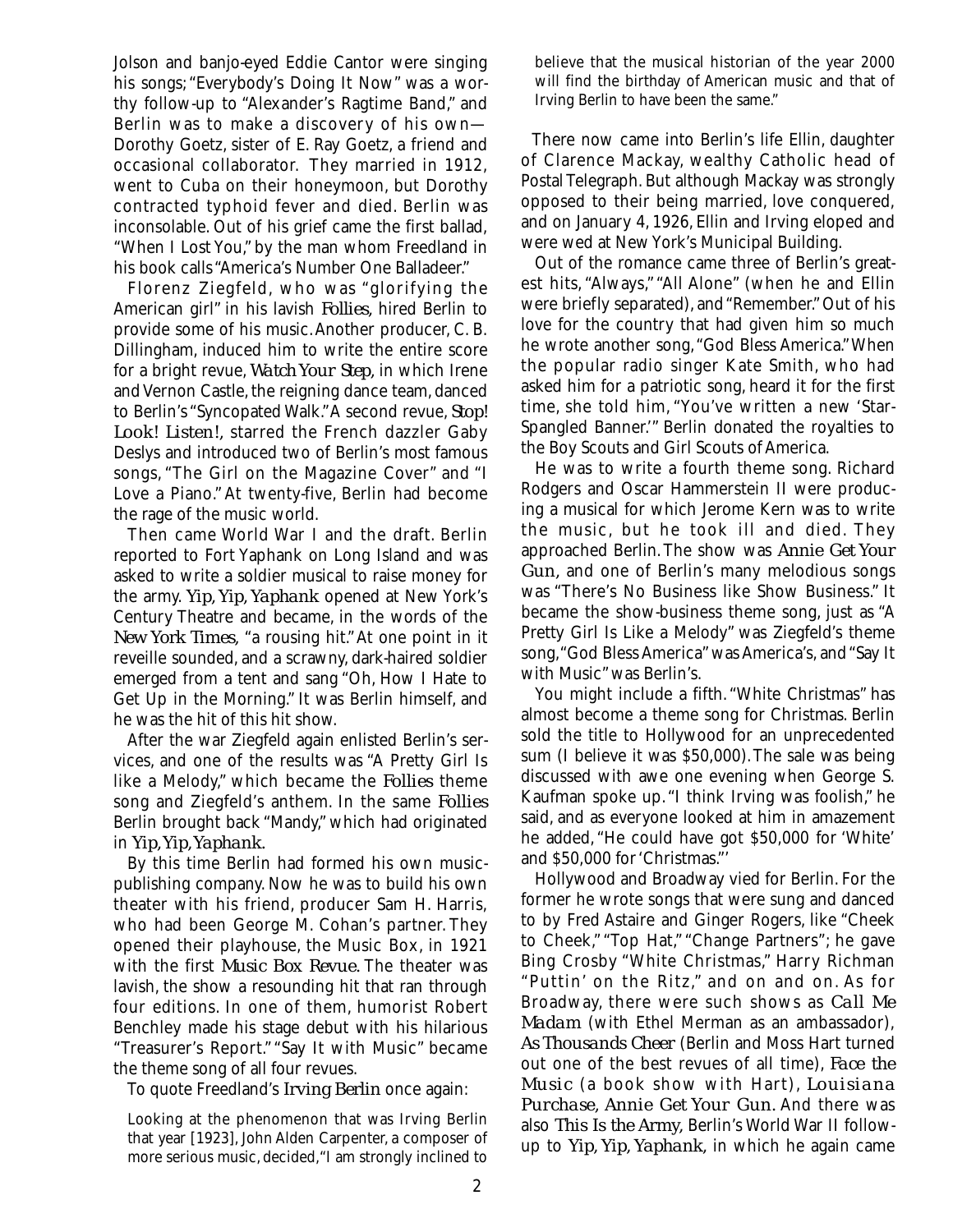out of that tent and sang "Oh, How I Hate to Get Up in the Morning."

Joe Frisco, the stammering comic, said of Berlin's singing, "You've got to h-h-hug him to h-h-hear him." There is also the story of a man, hearing Berlin sing one of his own songs, remarking, "If the guy who wrote this song could hear the way *this* guy's singing it, he'd turn over in his grave.

Voice or none, Berlin is *sui generis* and incredibly versatile, writing everything from songs for the Marx Brothers to songs to elect political candidates ("Keep Cool with Coolidge,""They Like Ike,""We'll All Go Voting for Al [Smith]").

In 1978 Berlin celebrates his ninetieth birthday. He no longer writes music, at least not for publication, but his songs live on healthily and will, I believe, continue to live until the world has gone deaf. To paraphrase one of his titles—"God Bless Irving Berlin."

GEORGE OPPENHEIMER, *cofounder of the Viking Press and the weekly drama critic of* Newsday, *has written short stories, a book of memoirs* (The View from the Sixties),*several plays (including* Here Today), *and over thirty motion-picture scripts (including* A Day at the Races). *He edited* The Passionate Player,There's No Harm in Laughing, *and* The Best in the World *(with John K.Hutchens).*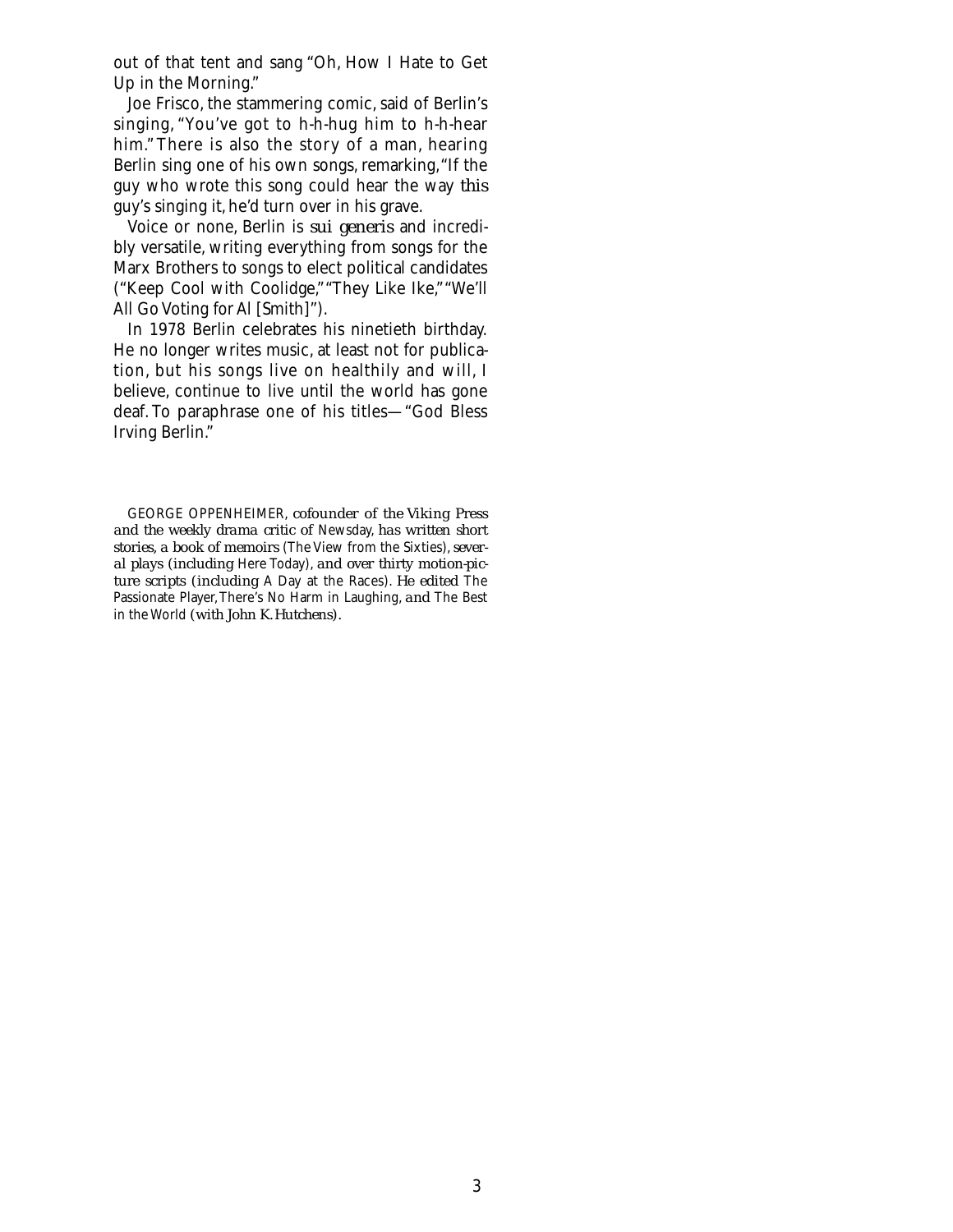# THE RECORDINGS

#### **Side One**

## *Oh, How I Hate to Get Up in the Morning*

**Band 1**

(from *Yip*, *Yip*, *Yaphank*) Irving Berlin, vocal; Milton Rosenstock conducting, with male chorus. *Recorded July 28, 1942, in New York. Originally issued on Decca 18777.*

With the bugle notes of reveille for his motif and inspired by his hatred of getting up early in the morning, Berlin wrote and performed this song when he was a soldier in World War I and reprised it in World War II in a second soldier show, *This Is the Army.* No soldier could fail to respond to the last lines of his chorus:

Some day I'm going to murder the bugler, Some day they're going to find him dead. I'll amputate his reveille And step upon it heavily And spend the rest of my life in bed.

© Copyright 1918 by Irving Berlin. © Copyright renewed 1945 by Irving Berlin. © Copyright assigned to Gene Tunney, Ruth H. (Mrs. Ralph J.) Bunche, and Jerome E. Malino as Trustees of God Bless America Fund. Reprinted by permission of Irving Berlin Music Corporation.

#### According to Freedland,

The show was supposed to have lasted for eight performances. At the end of six weeks, the press was still running advertisements for "Yip, Yip, Yaphank—Sergeant Irving Berlin and his Boys."

The army had wanted \$35,000. Sergeant Berlin presented them with a check for \$85,000.

#### **Bands 2 and 3** *Mandy*

Van and Schenck, vocal. *Recorded June 20, 1919, in New York. Originally issued on Columbia A-2780.*

*A Pretty Girl Is like a Melody*  John Steele, vocal. *Originally issued on Victor 18588.* (Both from *Ziegfeld Follies of 1919)*

In 1919 Ziegfeld decided to make his thirteenth edition of the *Follies* the most lavish and most expensive yet. Joseph Urban would do the decor. Marilyn Miller would be one

of its scintillating stars. Irving Berlin would be a contributing composer.

When Berlin got to work, he remembered "Mandy" (he would often forget a song of his, since he wrote something like three thousand). It had been performed originally as a minstrel show in *Yip, Yip, Yaphank* by the soldiers in blackface posing as small girls with white ribbons adorning their black wigs.

Now it was sung and played by the popular vaudeville team of Van and Schenck and became even more popular than before.

A second song for the *Follies* was "A Pretty Girl Is like a Melody," which was to become Ziegfeld's trademark. Ziegfeld's favorite balladeer, John Steele (called the John McCormack of the revue world), sang it as the lovely show girls paraded down the stairs. Each represented a famous musical piece— "Barcarolle," "Humoresque," and so on.The song was a last-minute addition to the score, when Ziegfeld realized he had a lot of expensive costumes but no number in which to show them off. Berlin stayed up all night and obliged with "A Pretty Girl Is like a Melody."

Other Berlin songs in this show were the Prohibition parody "You Cannot Make Your Shimmy Shake on Tea," sung by the black comic Bert Williams, and "You'd Be Surprised," sung by blackface comic Eddie Cantor.With a bow to current events and international stress, Berlin also wrote "Look Out for the Bolsheviki Man."

## **Band 4**

#### *Rock-a-Bye Baby*

Grace Moore, vocal; Rosario Bourdon conducting. *Recorded January 30, 1925, in New York. Originally issued on Victor 19613.* (From *Music Box Revue)*

There were four *Music Box Revues,* each more resplendent than the last and giving Ziegfeld, Earl Carroll, George White, the Shuberts, and other revue producers, with their *Follies, Vanities, Scandals, Passing Shows, Green-*

*wich Village Follies,* and so on, some stiff competition. In addition to writing the scores and supervising every element of the *Music Box Revues,* Berlin saw that they had the best available stars.The second and third featured Grace Moore, star of stage, opera, movies, and radio.

In 1928 Miss Moore made her Metropolitan Opera debut. Four years later she was summoned to Hollywood, where she made two inferior pictures for Metro-Goldwyn-Mayer, then, for Columbia, *One Night of Love,* which was a great success, and *I'll Take Romance,* which wasn't (I can testify to this since I was one of the screenwriters).

In addition to "Rock-a-Bye Baby," one of Moore's memorable songs was "An Orange Grove in California," which she sang with John Steele. During this number orange-blossom perfume was sprayed through the playhouse so that the noses as well as the ears of the audience could be titillated.

In 1939 she created news by making a curtsy to the Duchess of Windsor, who, carping critics were quick to point out, was not royalty. She claimed that the Duke and Duchess should be treated as such and stuck to her guns.

In 1947 she died in an airplane crash.

#### **Bands 5 and 6**

#### *Shaking the Blues Away*

Ruth Etting, vocal. *Recorded August 30, 1927, in New York. Originally issued on Columbia 1113D and ML-5050.*

#### *It All Belongs to Me*

Ruth Etting, vocal. *Recorded August 30, 1927, in New York. Originally issued on Columbia 1113D.* (Both from *Ziegfeld Follies of 1927)*

For this edition of the *Follies,* Berlin wrote the entire score. Two of his songs were given to Ruth Etting, a torch singer who was to make famous such songs as "Ten Cents a Dance" by Richard Rodgers and Lorenz Hart and "Love Me or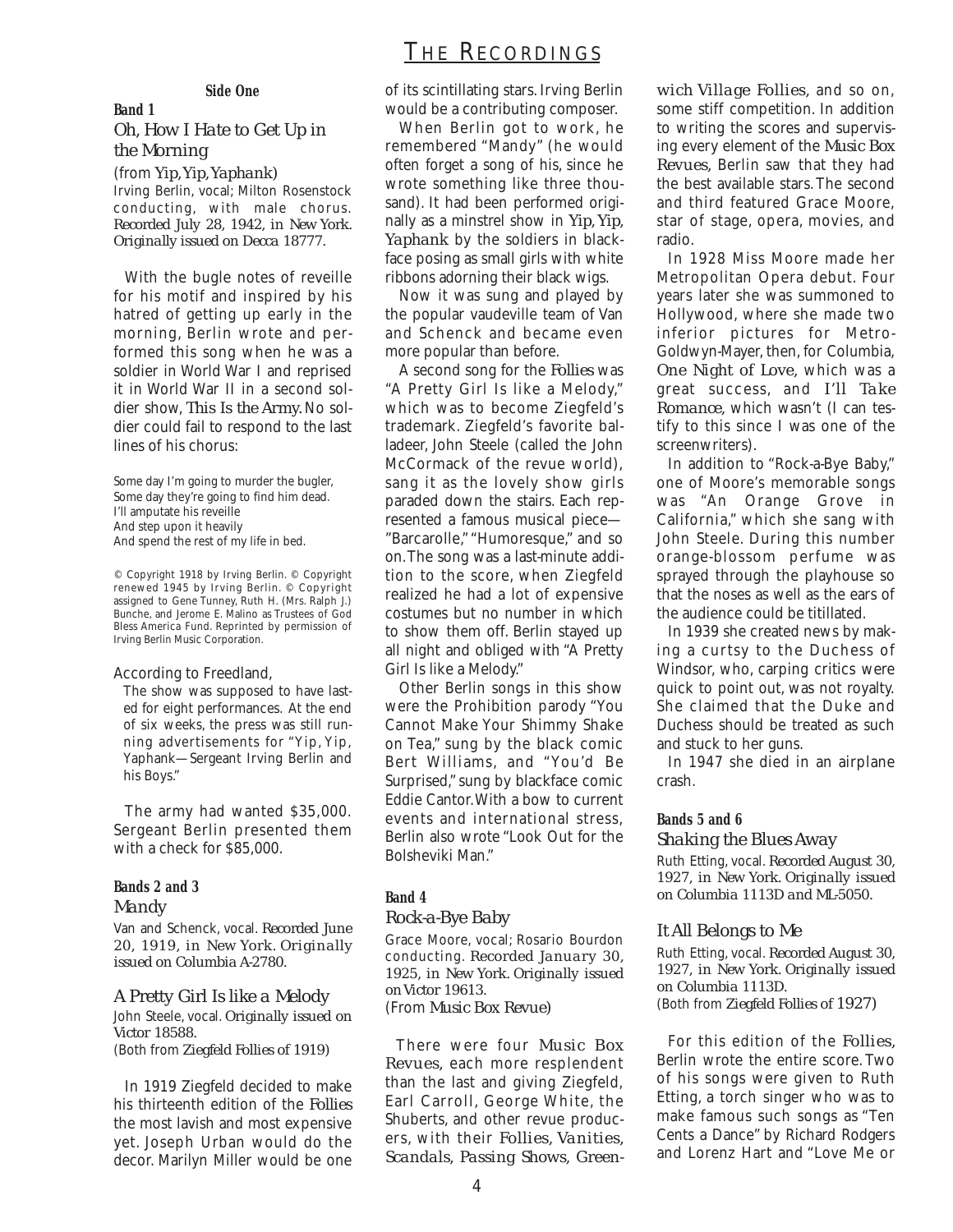Leave Me" by Walter Donaldson and Gus Kahn, in addition to "Shaking the Blues Away" and "It All Belongs to Me." In another *Follies* she impersonated singer Nora Bayes and sang "Shine On, Harvest Moon," which Bayes and Jack Norworth had written and introduced in 1908.

Etting's private life achieved notoriety when her husband, Martin Snyder, known in underworld circles as Moe the Gimp, shot and wounded her pianist, Myrl Alderman, in a fit of jealousy. Snyder went to jail for a year while Etting got a divorce and married Alderman. At the end of the year Snyder appealed and was released. (For more about Ruth Etting, see New World Records NW 279: *Yes Sir, That's My Baby.)*

There was some criticism of "Shaking the Blues Away"—the line "shaking it all over God's blue heaven" was felt to be irreverent. Gilbert Gabriel in the *New York Sun* said that the song "does cannibalistic things with the loveliest of Negro spirituals." On the other hand, Brooks Atkinson in the *New York Times* called it "one of [Berlin's] best numbers."

#### **Band 7**

### *Where Is the Song of Songs for Me?*

(from the film *Lady of the Pavements)* Lupe Velez, vocal. *Recorded March 30, 1929, in New York. Originally issued on Victor 2193 and LPV-538.*

Lupe Velez made her mark in pictures as a seductress (she was known as the "Mexican Spitfire"). In 1929 she appeared in *Lady of the Pavements,* a sentimental costume romance in which she played a Spanish dancer in love with a Prussian aristocrat played by, of all people,William Boyd, better known as Hopalong Cassidy. D. W. Griffith directed this silent picture, which was hastily converted into sound, and Berlin's "Where Is the Song of Songs for Me?" and occasional dialogue were inserted.

#### **Side Two**

#### **Band 1** *Let Me Sing and I'm Happy*

(from the film *Mammy)*

Al Jolson, vocal. *Recorded February, 1930, in Los Angeles. Originally issued on Brunswick 4722.*

It would have been illegal for anyone but Al Jolson to star in something called *Mammy.* Opposite him was Lois Moran, who played the daughter of a man who owned a minstrel show in which Jolson was an end man. Lowell Sherman, a wellknown stage and motion-picture actor and director, was the lead man in the minstrel show and a rival for Moran's affections.

The author of the original story, *Mr. Bones,* from which the screenplay was made was none other than Irving Berlin. "Let Me Sing and I'm Happy" was perfectly suited to Jolson but was not a success. Two verbal phrases in the middle of it survived, however: "How deep is the ocean...how high is the sky."

#### **Band 2**

#### *Puttin' On the Ritz*

(from the film *Puttin' On the Ritz)* Harry Richman, vocal; Earl Burtnett and His Los Angeles Biltmore Orchestra. *Recorded February, 1930, in Los Angeles. Originally issued on Brunswick 4678.*

Harry Richman made his movie debut in the backstage tearjerker *Puttin' On the Ritz,* in which he played an egocentric nightclub singer who drinks so much that he goes blind. He regains his will to live, however, through the love of Joan Bennett. The song became Richman's signature.

In addition to Berlin's contribution two songs were interpolated into the picture—"Yes,We Have No Bananas" and an aria from the opera *Il Trovatore.* Show business makes strange bed-fellows.

#### **Bands 3, 4, and 5** *Not for All the Rice in China*

Clifton Webb, vocal; Leo Reisman and His Orchestra. *Recorded October 11, 1933, in New York. Originally issued on Victor 24428 and LPV-565.*

#### *How's Chances?*

Clifton Webb, vocal; Leo Reisman and His Orchestra. *Recorded October 3, 1933, in New York. Originally issued on Victor 24418.*

#### *Heat Wave*

Ethel Waters, vocal; Ben Selvin conducting. *Recorded October 10, 1933, in New York. Originally issued on Columbia 2826-D.* (All From *As Thousands Cheer)*

*As Thousands Cheer* was about as good a revue as you could find. Moss Hart conceived the general idea and wrote the sketches. The show revolved around newspaper headlines, followed by satirical sketches that were not only current but comical, starting with "Man Bites Dog."

Clifton Webb played a series of characters, including John D. Rockefeller I, Mahatma Gandhi, and Noel Coward, and danced and sang with lovely Marilyn Miller in "Easter Parade."

In the early twenties, during the dance craze, Leo Reisman and his orchestra played at a Boston hotel and were so popular with Harvard undergraduates and their girls that many of them claimed to have gotten their Bachelor of Arts degree under Leo Reisman. Now he and his men were in *As Thousands Cheer.*

Also present was the wonderful black singer Ethel Waters. The curtain revealed a headline, HEAT WAVE HITS NEW YORK, and drew aside as Waters, backed up by the Charles Weidman dancers, went into "Heat Wave," one of Berlin's sultriest and most exciting songs. (For more on Ethel Waters, see New World Records NW 279: *Yes Sir, That's My Baby.)*

John Mason Brown in the *New York Evening Post* summed it up when he said, "This madly impertinent revue is a gloriously merry prank."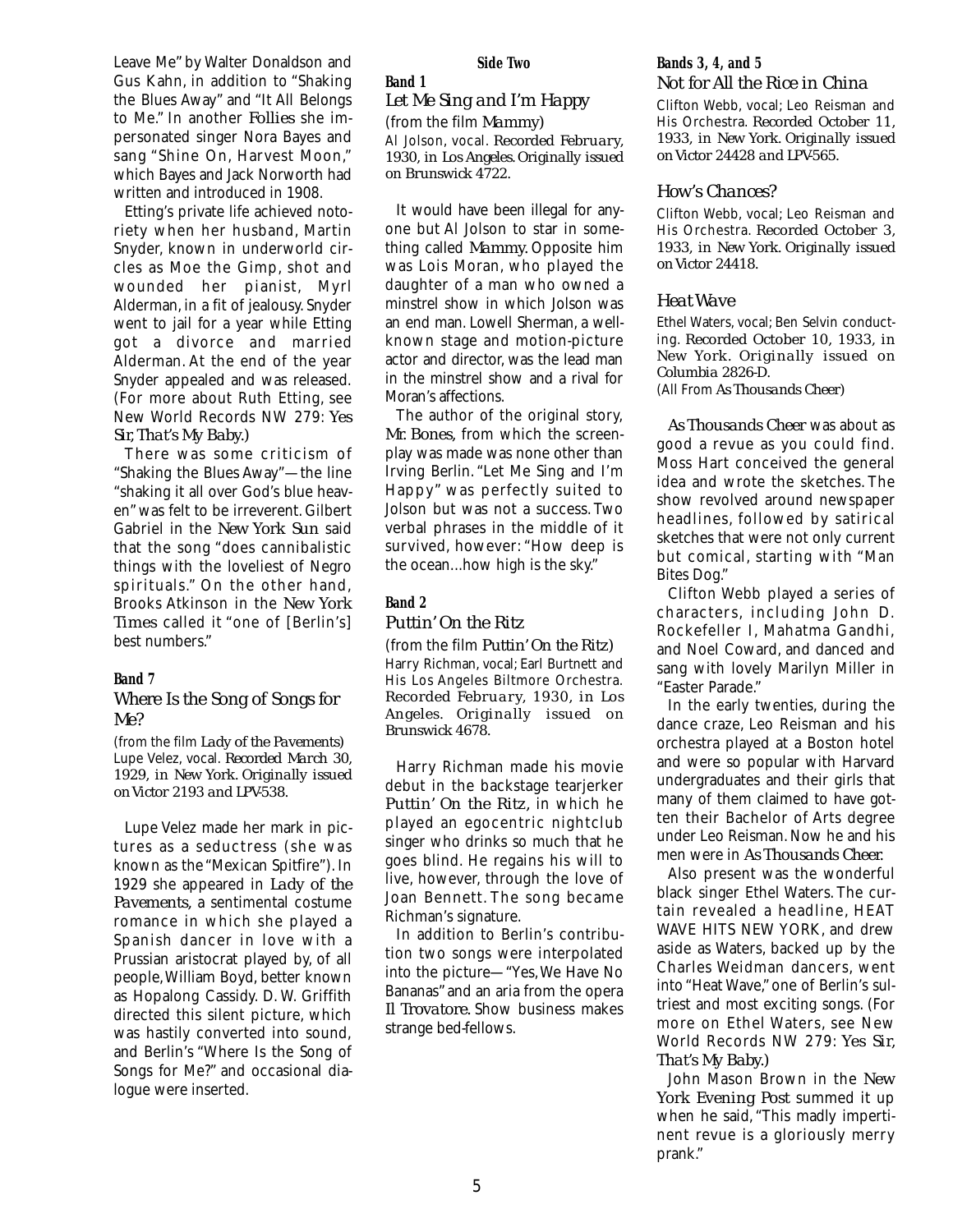#### **Band 6**

#### *How Deep Is the Ocean?*

Ethel Merman, vocal; Nathaniel Shilkret and His Orchestra. *Recorded September 29, 1932, in New York. Originally issued on Victor 24146.*

This song was not in any show or film. It was one of many occasional songs turned out by Berlin for his and our delectation and then recorded.

Ethel Merman had a way with a song, and no one knew it better than Berlin. He wrote a whole show for her, *Call Me Madam,* a takeoff on ambassador Perle Mesta, with a book by Howard Lindsay and Russel Crouse. That way of Merman's is fully and wonderfully revealed in this earlier song, which grew out of the lyrics for "Let Me Sing and I'm Happy" (Side Two, Band 2).

## **Band 7**

*Cheek to Cheek* (from the film *Top Hat)* Ginger Rogers, vocal; Victor Young and His Orchestra. *Recorded August 25, 1935, in Los Angeles. Originally issued on Decca F-5747.*

When *Top Hat* was previewed in Santa Barbara, the audience didn't like it. According to Freedland in that helpful biography, "Halfway through the movie, one couple left, followed shortly by a dozen or more others." A second preview was a smash, and "Cheek to Cheek" went to the top of the Hit Parade. The team of Ginger Rogers and Fred Astaire was unparalleled in style and popularity.

In *Top Hat* there was not only "Cheek to Cheek" but "Top Hat, White Tie and Tails," "Isn't This a Lovely Day to Be Caught in the Rain?," and "The Piccolino."

Hollywood, which called too many creators geniuses, was stuck when it came to giving Berlin a label. Even supergenius wasn't good enough.

#### **Band 8**

## *Louisiana Purchase*

(from *Louisiana Purchase)* Carol Bruce, vocal. *Recorded 1940, in New York. Originally issued on Schirmer S-507.*

Berlin's old friend B. G. DeSylva talked him into doing a score on one of his return trips to New York from Hollywood. Morris Ryskind, who collaborated with George S. Kaufman on *Of Thee I Sing,* did the book for *Louisiana Purchase* (1940). It concerned a senator (Victor Moore) on an investigation of corruption who is framed by William Gaxton so that the investigation would cease. Three women— Vera Zorina, Irene Bordoni, and Carol Bruce—provided the frame.

Carol Bruce, making her auspicious Broadway debut, sang the title song and "The Lord Done Fixed Up My Soul." The *New York Post* called her "a zestful newcomer" and Walter Winchell in the *Daily Mirror* awarded her "four orchids."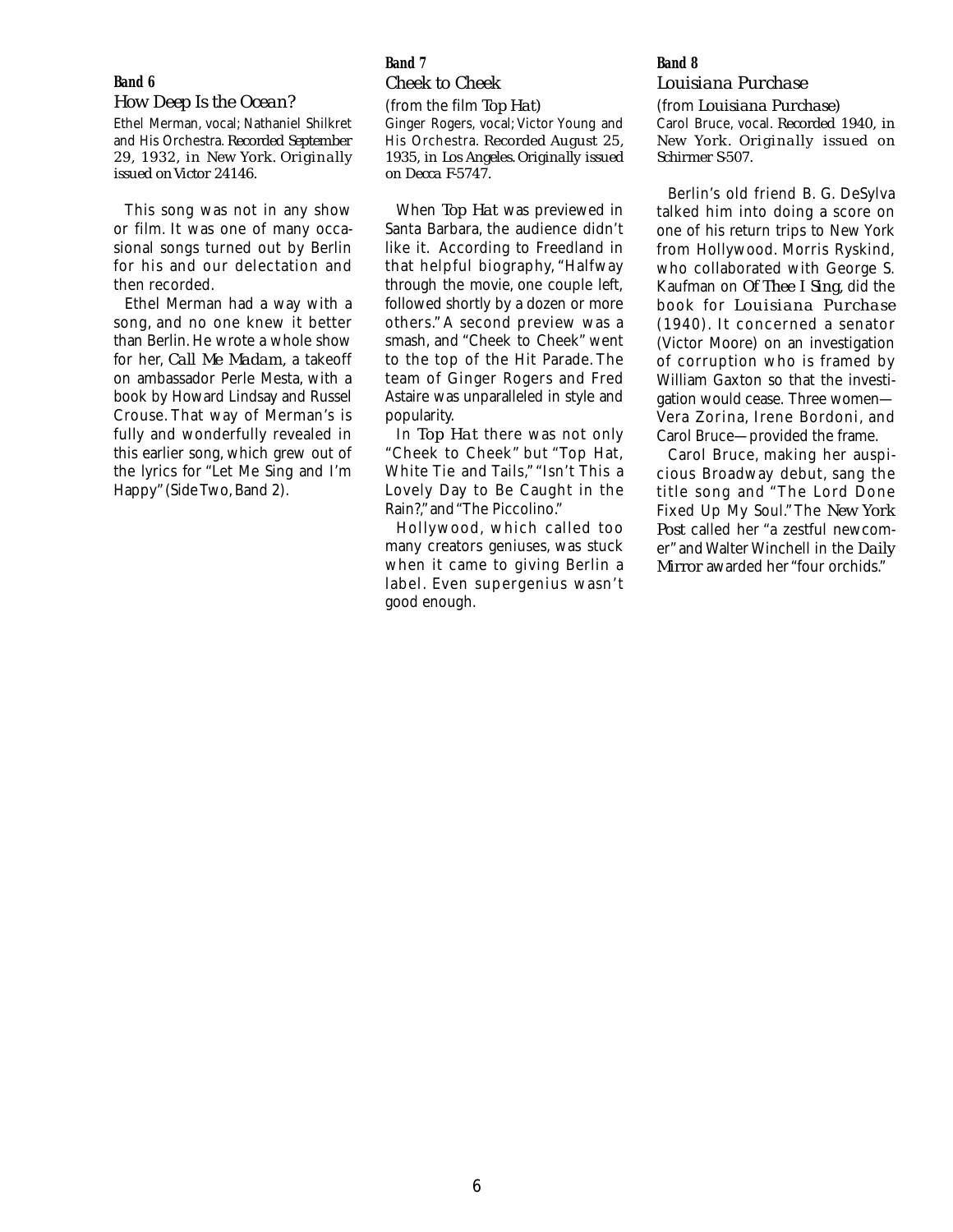## **SELECTED DISCOGRAPHY**

*Annie Get Your Gun.*(Original cast.) Decca DL-8801. *Call Me Madam.*(Original cast.) Decca DL-8035. *Easter Parade.*(Original soundtrack.) MGM SES-40-ST. *Ella Fitzgerald Sings Irving Berlin.*Verve MGV-4019-2. *Holiday Inn.*(Original soundtrack.) Decca DL-4256. *Miss Liberty.*(Original cast.) Columbia OL-4220. *There's No Business Like Show Business.*(Original soundtrack.) Decca DL-8091.

## **SELECTED BIBLIOGRAPHY**

Freedland, Michael.*Irving Berlin.*New York: Stein & Day, 1974. Goldberg, Isaac. *Tin Pan Alley.* New York: John Day, 1930. Seldes, Gilbert. *The Seven Lively Arts.*New York: Sagamore, 1957. Spaeth, Sigmund. *The History of Popular Music in America*. New York: Random House, 1948. Wilder, Alec.*American Popular Music.*New York:Oxford University Press, 1972. Wilk, Max. *They're Playing Our Song.*New York:Atheneum, 1973.

## **Side One Total time 21:21**

| Irving Berlin; Milton Rosenstock conducting, with male chorus |
|---------------------------------------------------------------|
| Van and Schenck                                               |
| John Steele                                                   |
| Grace Moore; Rosario Bourdon conducting                       |
| <b>Ruth Etting</b>                                            |
| <b>Ruth Etting</b>                                            |
| <b>Lupe Velez</b>                                             |

| Side Two Total time 25:09                                                |
|--------------------------------------------------------------------------|
|                                                                          |
| Al Jolson                                                                |
| Harry Richman; with Earl Burtnett and His Los Angeles Biltmore Orchestra |
| Clifton Webb; with Leo Reisman and His Orchestra                         |
| Clifton Webb; with Leo Reisman and His Orchestra                         |
| Ethel Waters; Ben Selvin conducting                                      |
| Ethel Merman; with Nathaniel Shilkret and His Orchestra                  |
| Ginger Rogers; with Victor Young and His Orchestra                       |
| <b>Carol Bruce</b>                                                       |

## *All selections published by Irving Berlin Music Corporation*

*Full discographic information and a complete list of the performers for each selection may be found within the individual discussions of the works in the liner notes.*